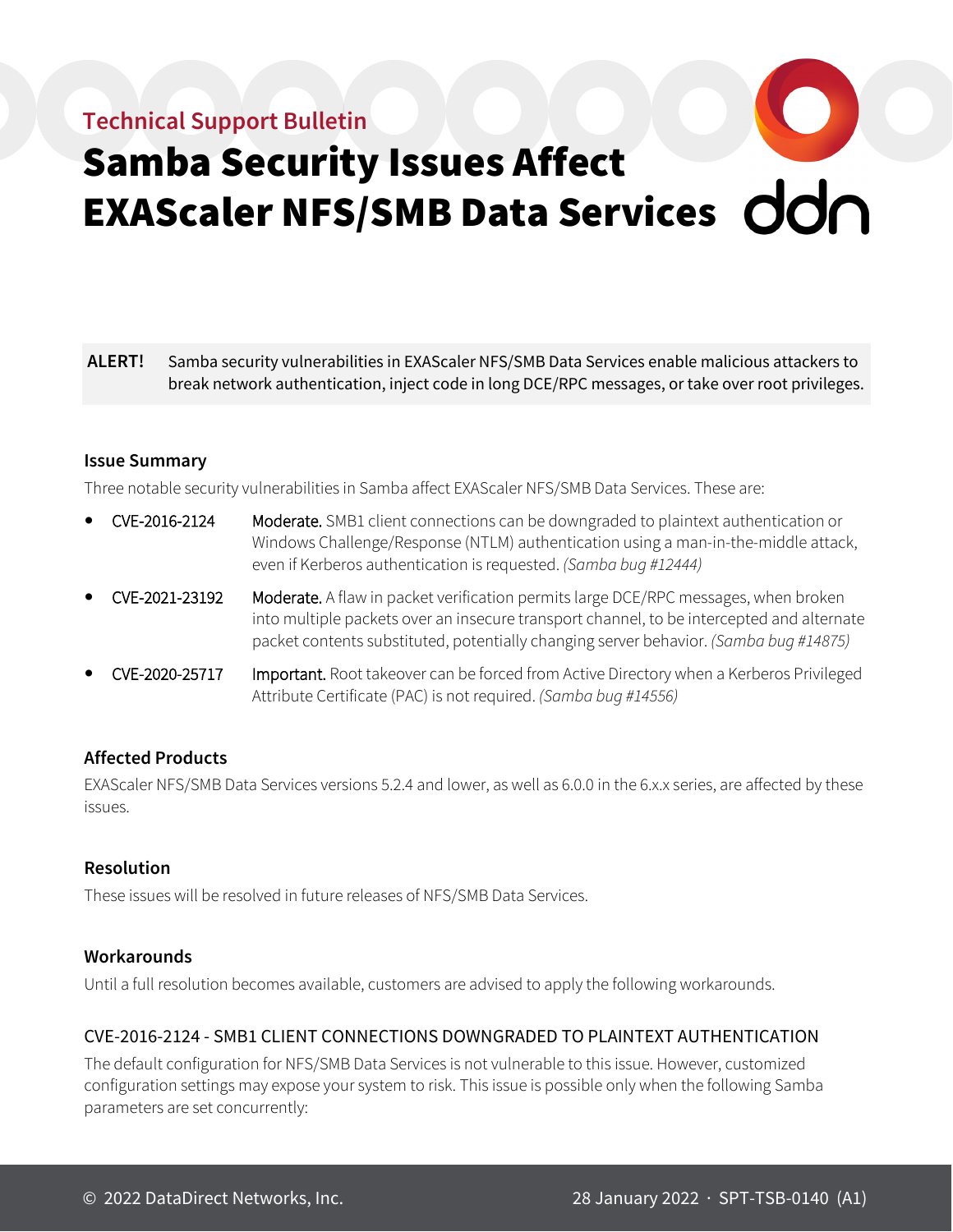client NTLMv2 auth = no client lanman auth = yes client plaintext auth = yes client min protocol = NT1 # or lower

However, NFS/SMB Data Services does default to a problematic value for the client min protocol parameter. DDN Engineering recommends customers disable SMB1 and earlier protocols with the following command:

docker exec nsds net conf setparm global "client min protocol" SMB2\_02

#### CVE-2021-23192 - PACKET VERIFICATION ISSUE WITH LARGE DCE/RPC MESSAGES

This issue can be prevented with the following command:

docker exec nsds net conf setparm global "dcesrv:max auth states" 0

#### CVE-2020-25717 - ROOT TAKEOVER FROM ACTIVE DIRECTORY

This issue occurs when a DOMAIN\user lookup fails. If nss\_winbind is in use for authentication, you can prevent such lookup failures by ensuring that Kerberos PACs are required. Enter the following parameter in the smb.conf file:

gensec:require\_pac=true

Active Directory administrators can further prevent exploitation of this issue by creating disabled user accounts for privileged Linux/Unix user names in Active Directory domains, particularly root, ubuntu, and all users under 1000 in /etc/passwd. Also protect admin for web applications. For example:

samba-tool user add root -H ldap://\$SERVER -U\$USERNAME%\$PASSWORD --random-password samba-tool user add ubuntu -H ldap://\$SERVER -U\$USERNAME%\$PASSWORD --random-password

# **ALERT!** An audit may be required to ensure that malicious accounts corresponding to Linux/Unix system accounts are not already in place in Active Directory domains.

Administrators should also consider setting ms-DS-MachineAccountQuota to 0 in Active Directory domains if this capability is not being used.

#### **Contacting DDN Technical Support**

Please contact DDN Technical Support at any time if you have questions or need assistance. Support can be reached by phone, by email, or on the web as listed below.

#### **Web**

*DDN Community Support Portal* <https://community.ddn.com/login> *Portal Assistance* [webportal.support@ddn.com](mailto:webportal.support@ddn.com)

**Email** 

*Support Email* [support@ddn.com](mailto:support@ddn.com)